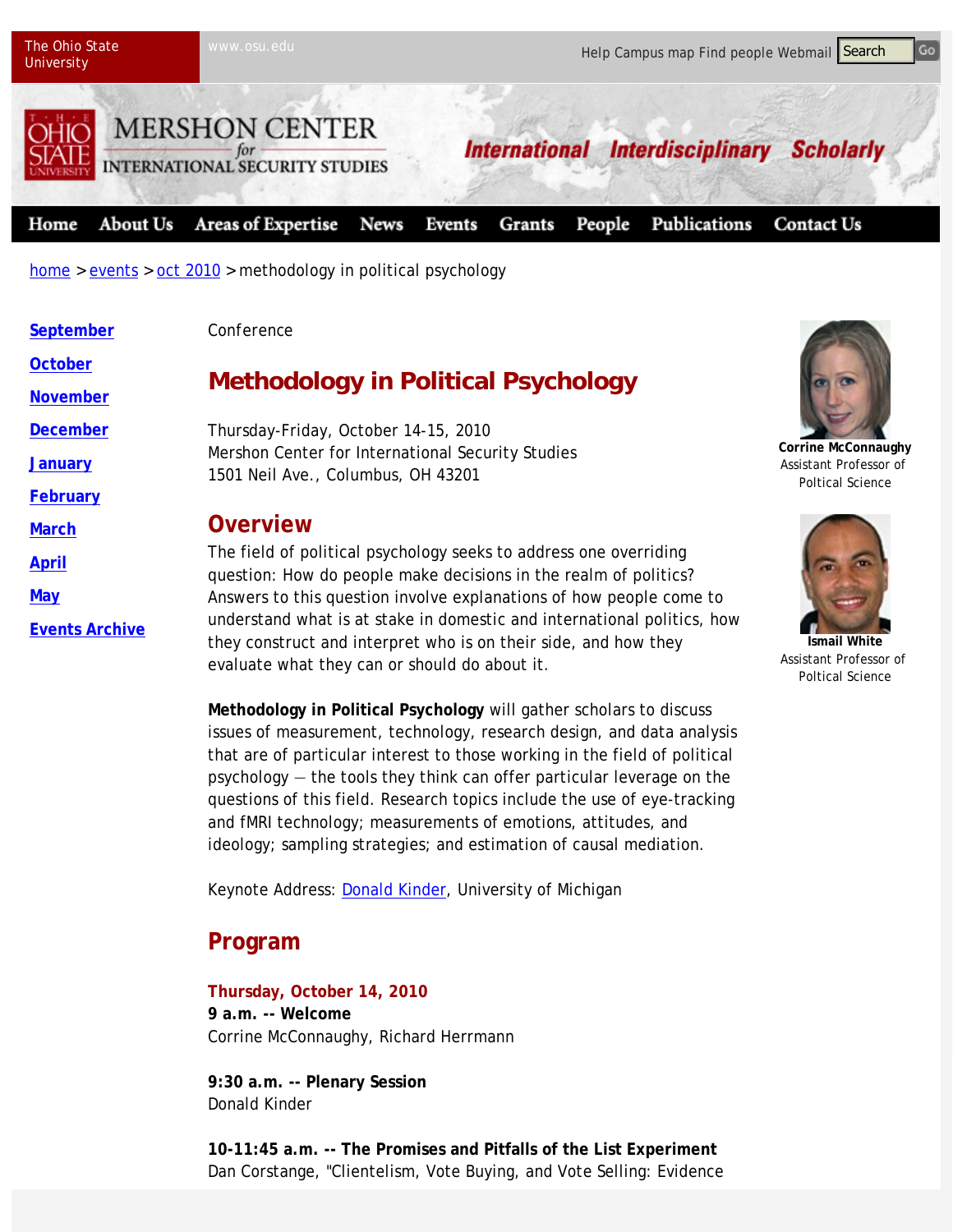from a List Experiment in Lebanon" Adam Berinsky and Adam Glynn, "Assessing the Prevalence of Socially Undesirable Opinions: The Design of the Double List Experiment" Discussant: James Kuklinski

**11:45 a.m. - 1 p.m. -- Lunch break**

**1-2:45 p.m. -- Estimation Strategies for Political Psychology** Stanley Feldman, "Modeling Heterogeneity in Political Psychology" Luke Keele, "Unpacking the Black Box: Learning about Causal Mechanisms from Experimental and Observational Studies" Discussant: Betsy Sinclair

**2:45-3 p.m. -- Break**

**3-4:45 p.m. -- New Technologies for New Measurements** Rose McDermott, "Coalitionary Status, Attention and Political Preferences" Darren Schreiber, "Red Brain, Blue Brain: Evaluative Processes Differ in Democrats and Republicans" Discussant: Wil Cunningham

## **Friday, October 15, 2010**

**8:30-10:15 a.m. -- Demonstrating Distinction: Making the Case for Differentiation**

Ted Brader and Nicholas Valentino, "Fight or Flight? When Political Threats Arouse Public Anger and Fear" Corrine McConnaughy and Ismail White, "Racial Politics Complicated: Subgrouping and Its Implications" Discussant: Antoine Banks

**10:15-10:30 a.m. -- Break**

**10:30 a.m. - 12:15 p.m. -- Implicit Attitudes, Implicit Measures** Jon A. Krosnick, "Implicit Attitude Measurement in National Surveys" Richard Petty, "Understanding the Meaning of Discrepancies in Implicit and Explicit Racial Attitudes" Discussant: Kathleen McGraw

**12:15-1:30 p.m. -- Lunch break**

**1:30-3:15 p.m. -- Samples: Who We Study and What We Get** Diana Mutz, "The Analysis of Population-Based Survey Experiments" Leonie Huddy and Christopher Weber, "Socially Mediated Internet Surveys (SMIS): Obtaining Rare Samples and Motivated Participants for Political Research" Discussant: Tom Nelson

## **Participants**

Antoine Banks, University of Maryland Adam Berinsky, Massachusetts Institute of Technology